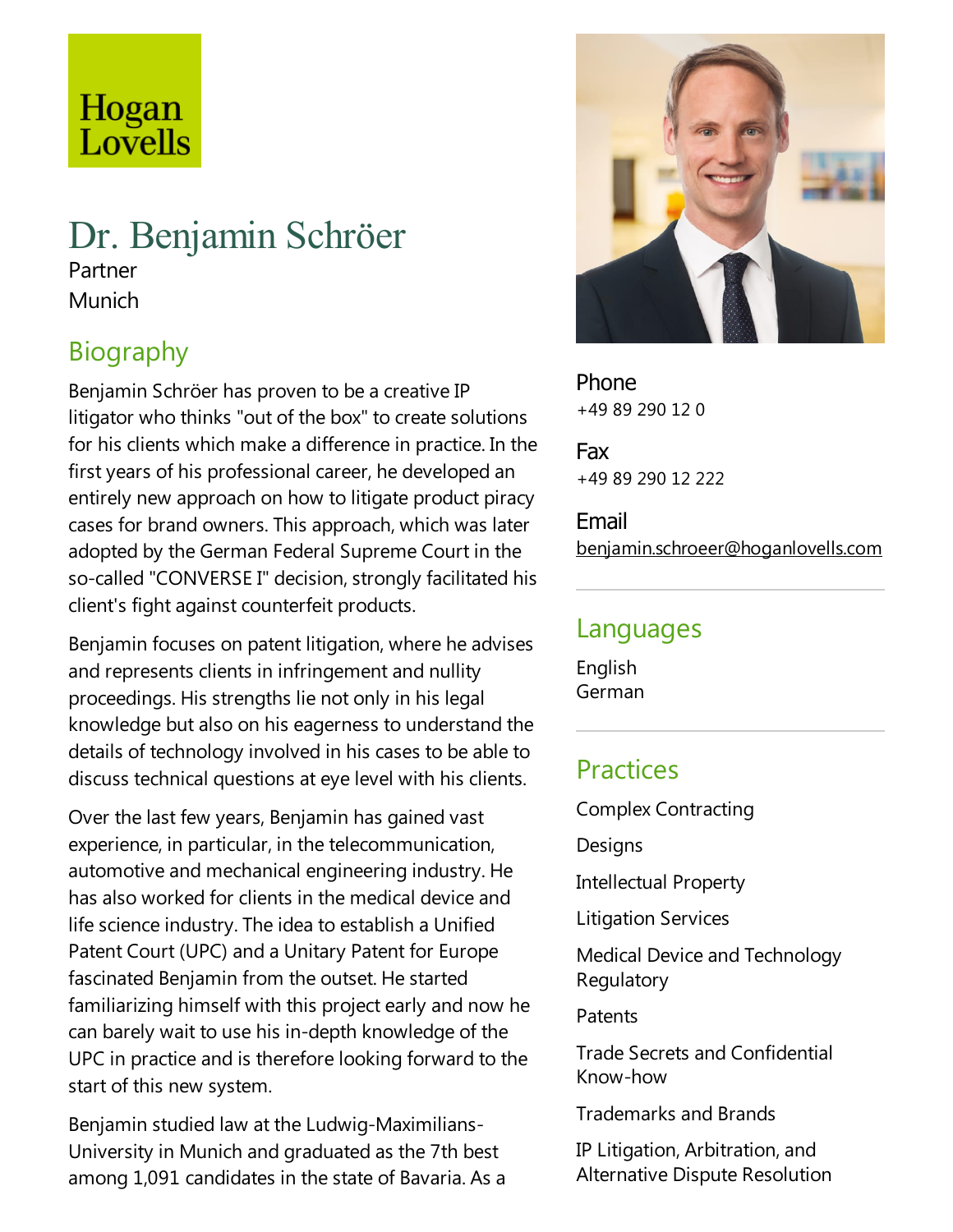stipendiary of the German Research Foundation, he was a member of the IP doctorate program of the University of Bayreuth where he wrote his doctoral thesis (summa cum laude) about certain aspects of unfair competition law. In 2013, Benjamin worked for several months in our London office.

### Representative experience

Representing aleading global technology company in infringement and nullity proceedings in major crossborder patent litigation regarding 3G and 4G SEPs against Ericsson.

Representing BlackBerry in patent infringement and nullity proceedings against Nokia.

Representing Texas Instruments in patent infringement proceedings regarding SEPs againsta non-practicing entity.

Representing one of the world's leading automotive suppliers in patent infringement and nullity proceedings against competitors.

Representing Bobst Mex S.A. in several patent infringement proceedings in the area of mechanical engineering against competitors.

Representing aleading manufacturer of products for breastfeeding mothers in complex patent infringement and nullity proceedings against competitors.

Representing various clients from inter alia the automotive, mechanical engineering and medical device industry in (patent) inspection proceedings.

Representing various clients from inter alia the automotive industry in (patent) preliminary injunctions proceedings.

## Awards and rankings

- Recommended lawyer for Patent Law: Dispute Resolution, Legal 500 Germany, 2022
- Recommended lawyer for Patent Law,  $JUVE$ handbook, 2020/2021

#### **Industries**

Automotive

Consumer

Life Sciences and Health Care

Technology and Telecoms

#### Areas of focus

Fashion and Luxury Brands

IP Licensing, Commercialization, and Technology Transfer

IP Rights in Transactions

Medical Devices

Pharmaceuticals and Biotechnology

Post-Grant Proceedings

Retail and Consumer Goods

## Education and admissions

#### Education

Dr. iur., University of Bayreuth

First State Exam in Law, LMU Munich (Ludwig-Maximilians-Universität München)